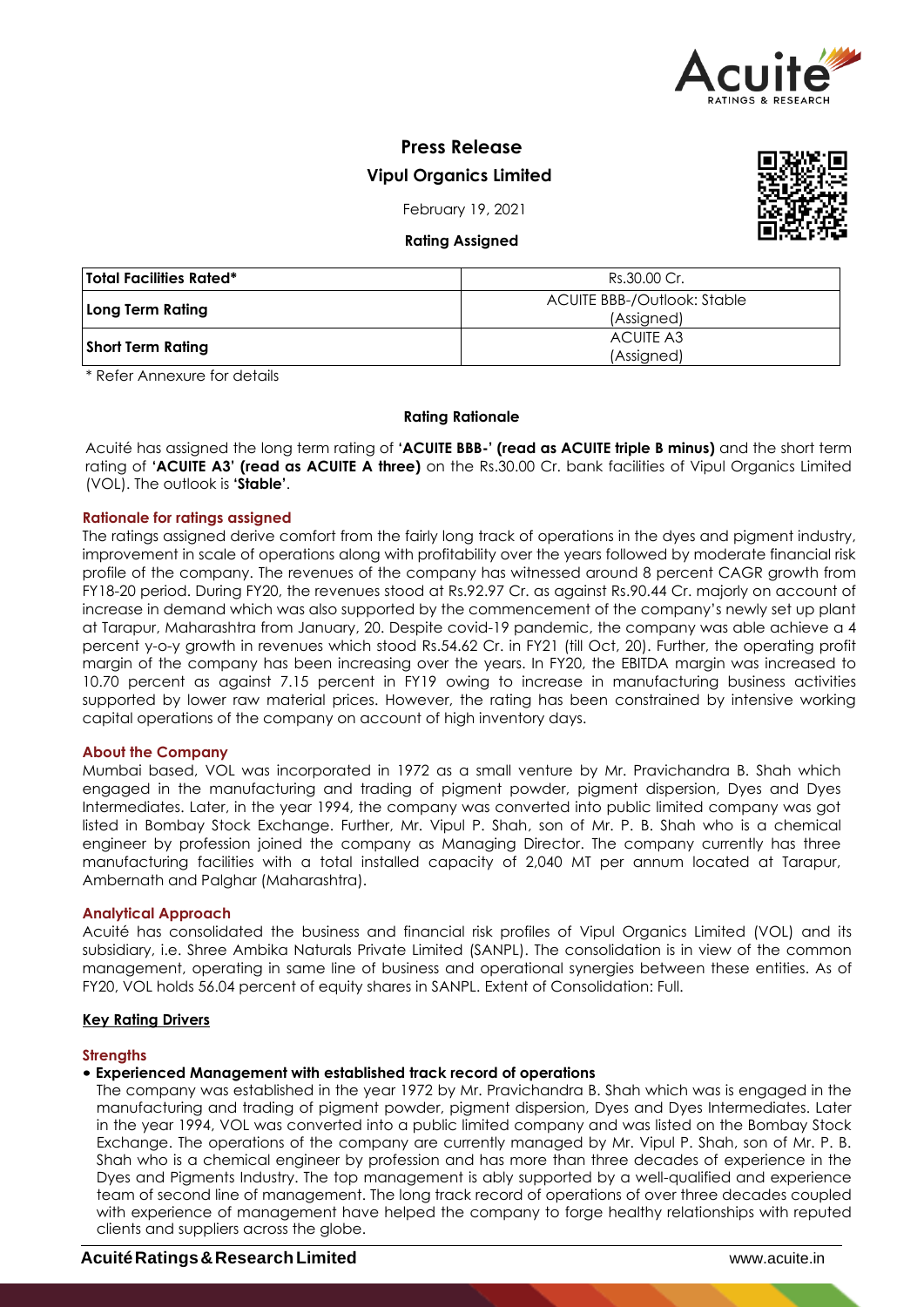

Acuité believes that VOL will sustain its existing business profile on the back of established track record of operations and experienced management.

## • **Improvement in scale of operations and profitability over the years**

The revenue from operations of the company has witnessed an increase of around 8 percent CAGR in FY2017-2020 period on back of rising demand and increase in scale of production of dyes and pigment products. The revenues increased marginally by around 2 percent y-o-y to Rs.92.25 Cr. in FY20 from Rs.90.01 Cr. in FY19. The increase in revenue from operations was majorly on account of rising demand and commencement of production from its newly set up plant located in Tarapur, Maharashtra. The company caters around 60 percent of its revenues from manufacturing activities and the rest 40 percent is from the trading activities. The company exports around 80 percent of its products to around 55 countries across the globe. Despite covid-19 pandemic in H1FY21, the company was able to achieve around 4 percent y-o-y growth to Rs.54.62 Cr. during April to October, 20 period of FY21.

Further, the profitability of the company has been increasing in last three years. The EBITDA margin has increase from 5.43 percent in FY18 to 7.15 percent in FY19 and to 10.70 percent in FY20. The improvement in margins is mostly on account of increase in the manufacturing business with higher margin compared to the trading business and is also supported by low decline in raw material costs.

Acuité believes that VOL will continue to improve the scale of operations and maintain the profitability margins over the medium term on account of rising demand and increase in production levels.

#### **Moderate financial risk profile**

The financial risk profile of the company is moderate marked by moderate tangible net worth, moderate gearing and debt protection metrics. The tangible net worth of the company stood at Rs.31.65 Cr. as on 31 March, 2020 as against Rs.27.78 Cr. in the previous year. In Q1FY21, VOL issued 18,25,000 equity shares worth around Rs.1.83 Cr. to the shareholders of Efferchem Private Limited (EPL) in pursuant to the Scheme of Amalgamation between VOL and EPL. As on 30 Sep, 2020, the total equity share capital of the company stood at Rs.9.55 Cr. The company follows a conservative policy reflected by moderate gearing (debt to equity) of 0.68 time as on 31 March, 2020 compared to 0.70 times same period last year. The interest coverage ratio improved and remained comfortable at 10.89 times for FY20 as against 6.21 times in the previous year. The debt service coverage ratio stood at 3.39 times in FY20 as against 3.37 times in the previous year. However, the total liabilities to tangible net worth (TOL/TNW) deteriorated marginally and stood at 2.00 times as on 31 March, 2020 as against 1.63 times in the previous year.

Acuité believes that the financial risk profile of the company is expected to remain moderate backed by healthy growth in revenues and profitability.

#### **Weaknesses**

#### • **Working capital intensive operations**

The operations of the company are working capital intensive in nature marked by high Gross Current Assets (GCA) of 237 days for FY20 as against 191 days for FY19. This increase in GCA days is majorly on account of increase in inventory and debtor levels to 73 days and 98 days in FY20 compared to 38 and 86 days in FY19, respectively. The increase in inventory levels was on account of high finished good stocks as the company was unable to transit exports in the last 10 days of March, 2020. Subsequently, the creditor days was also increased to 207 days in FY20 compared to 115 days in FY19. However, the average cash credit limit utilization stood moderate at around 55 percent during in last six months ended October, 2020.

Acuité believes that the company's ability to maintain its working capital efficiently will remain a key rating sensitivity.

#### • **Highly fragmented industry**

The company operates in a highly fragmented chemical industry with the presence of large number of players in the organised as well as unorganised sector. This limits the bargaining power of the company with the customers. However, the longstanding customer relationships of the company with its clients moderates this risk to an extent.

#### **Rating Sensitivities**

- Growth in revenues while maintaining profitability margins
- Stretch in working capital cycle and deterioration in liquidity position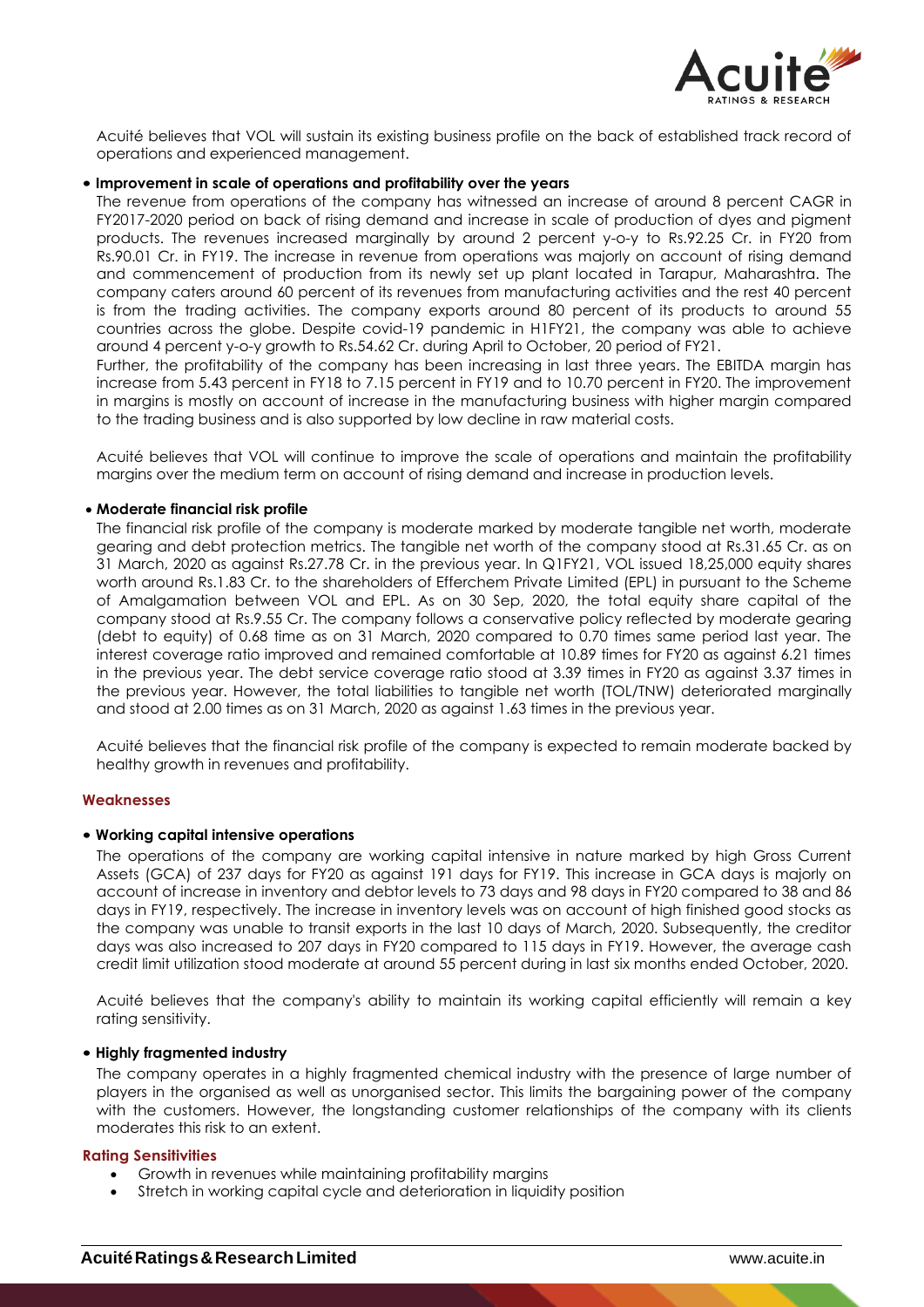

# **Material Covenants**

None

#### **Liquidity position: Adequate**

The company has adequate liquidity marked by adequate net cash accruals to its maturing debt obligations. The company generated cash accruals of Rs.6.64 Cr. for FY20 while its maturing debt obligations were Rs.1.92 for the same period. The cash accruals of the company are estimated to remain in the range of around Rs.8.71 Cr. to Rs11.60 Cr. during 2021-23 period against debt repayment obligation of Rs.1.90 Cr. during the same period. However, the company has working capital intensive operations as marked by high GCA days of 237 days as on 31 March, FY20 as against 191 days same period last year. The company maintains unencumbered cash and bank balances of Rs.4.37 Cr. as on 31, March, 20. The current ratio stood moderate at 1.10 times as on 31 March, 20. Acuité believes that the liquidity of the company is likely to remain adequate over the medium term on account of healthy cash accruals to its maturing debt obligation.

#### **Outlook: Stable**

Acuité believes that the company will maintain a 'Stable' outlook over the medium term on the back of its established track record of operations and experienced management. The outlook may be revised to 'Positive' in case the company registers higher-than-expected growth in its revenues and profitability while maintaining its liquidity position. Conversely, the outlook may be revised to 'Negative' in case the company registers lower-than-expected growth in revenues and profitability or in case of deterioration in the company's financial risk profile or significant elongation in the working capital cycle.

|                               | Unit    | FY20 (Actual) | FY19 (Actual) |
|-------------------------------|---------|---------------|---------------|
| Operating Income              | Rs. Cr. | 92.25         | 90.01         |
| PAT                           | Rs. Cr. | 4.62          | 3.53          |
| <b>PAT Margin</b>             | (%)     | 5.01          | 3.92          |
| Total Debt/Tangible Net Worth | Times   | 0.68          | 0.70          |
| <b>PBDIT/Interest</b>         | Times   | 10.89         | 6.21          |

# **About the Rated Entity - Key Financials**

# **Status of non-cooperation with previous CRA (if applicable)**

India Ratings, vide its press release dated 16 Sep 2020 has denoted the rating of VOL as IND BB+/IND A4+; ISSUER NOT COOPERATING' on account of lack of adequate information required for monitoring of ratings.

#### **Any other information**

None

#### **Applicable Criteria**

- Default Recognition https://www.acuite.in/view-rating-criteria-52.htm
- Manufacturing Entities https://www.acuite.in/view-rating-criteria-59.htm
- Financial Ratios And Adjustments- https://www.acuite.in/view-rating-criteria-53.htm
- Consolidation Of Companies https://www.acuite.in/view-rating-criteria-60.htm

# **Note on complexity levels of the rated instrument**

https://www.acuite.in/view-rating-criteria-55.htm

# **Rating History (Upto last three years)**

Not Applicable

#### **\*Annexure – Details of instruments rated**

| <b>Name of the Facilities</b> | Date of<br><b>Issuance</b> | Coupon<br>Rate    | <b>Maturity</b><br>Date | Size of the<br>issue<br>(Rs. Cr.) | <b>Ratings/Outlook</b>                  |
|-------------------------------|----------------------------|-------------------|-------------------------|-----------------------------------|-----------------------------------------|
| Term Loan                     | May, 2018                  | 9.00%             | Oct, 2025               | 9.00                              | <b>ACUITE BBB-/Stable</b><br>(Assigned) |
| Cash Credit                   | <b>Not</b><br>Applicable   | Not<br>Applicable | Not<br>Applicable       | 3.00                              | <b>ACUITE BBB-/Stable</b><br>(Assigned) |